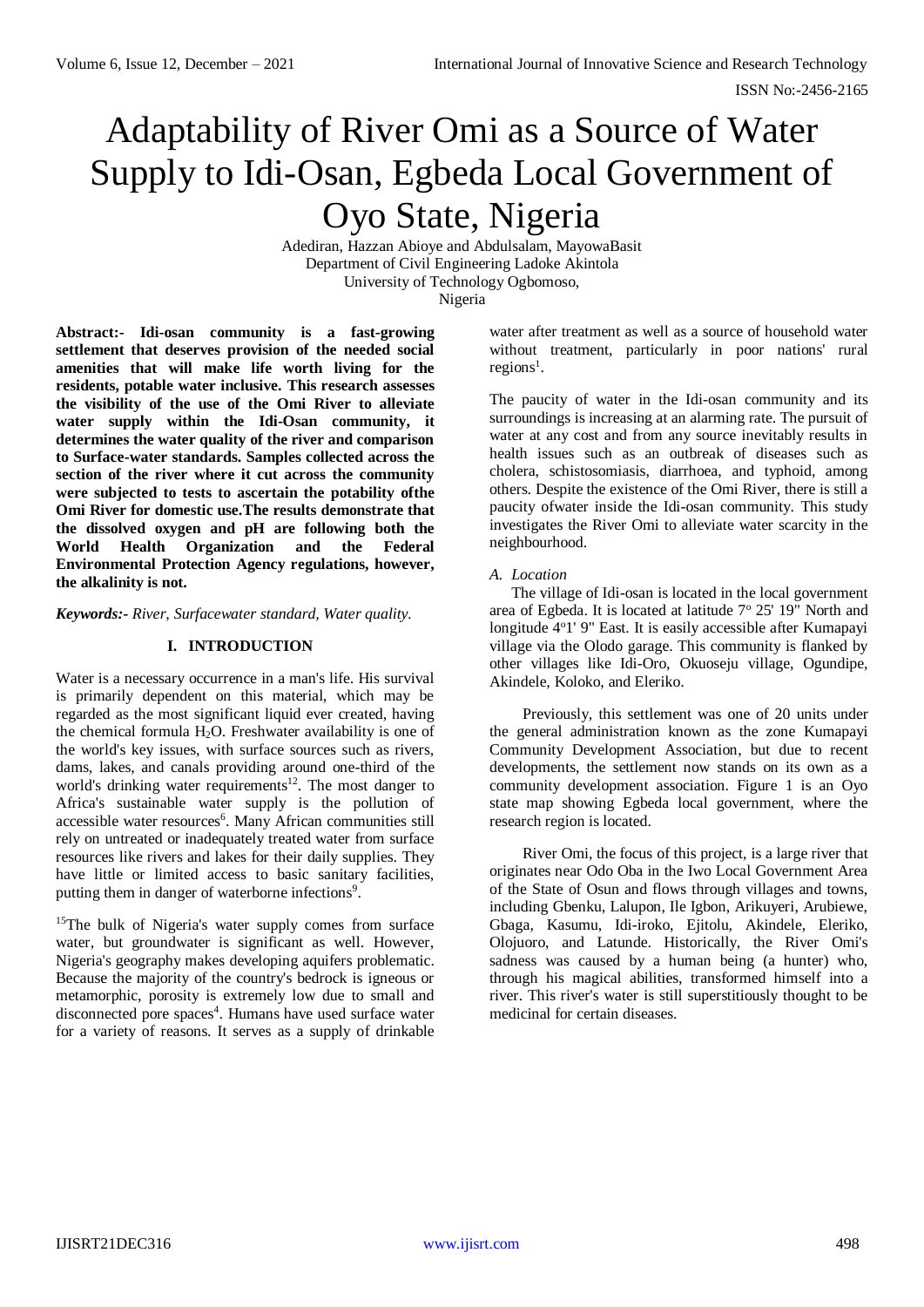

Fig. 1: Map of Oyo State showing Egbeda local Government where the study area is located. Inset Map of Nigeria. Source: Federal Ministry of Water Resources Roadmap for the Nigeria Water Sector<sup>10</sup>

According to the survey done for five consecutive days the polluting activities seen on and around the river includes laundry, motorcycle washing, bed sand dregdging, fishing, drawing of water for concrete mixing and swimming by children of the community.



Fig. 2 :River Omi being polluted by users activities

# *B. Water Supply in Nigeria*

In Nigeria, the responsibility for water delivery is shared by three levels of government: federal, state, and municipal. The federal government is in charge of water resource management; state governments are in charge of urban water delivery; and local governments, in collaboration with communities, are in charge of rural water supply. <sup>10</sup>The country's water resources potential is 267 and 92 billion m3 of surface and groundwater, respectively. 3 It also puts the coverage of water supply and sanitation services at 58 per cent (87 million) and 32 per cent (54 million), respectively.

In 2015, 67 per cent of the global population had access to basic drinking water $13,18$ . This represented 82% of the urban population and 54% of the rural population. In 2015, around 60 million people lacked access to basic water.

In terms of sanitation, just 33% of the whole population had access to basic sanitation. This represented 39% of the urban population and 27% of the rural population. Approximately 122 million people still lack access to adequate sanitation $13,18$ 

*C. Surface Water as Source of Water Supply*

<sup>16</sup>Rivers, lakes, streams, brooks, and swamps are examples of surface water, which may be defined as any naturally occurring body of freshwater that is exposed to the atmosphere. A watershed, drainage basin, or catchment area is the entire land area that produces surface runoff into a river or lake. <sup>5</sup>The volume of water available for municipal delivery is mostly determined by the quantity of rainfall. It is also affected by the size of the watershed, the ground's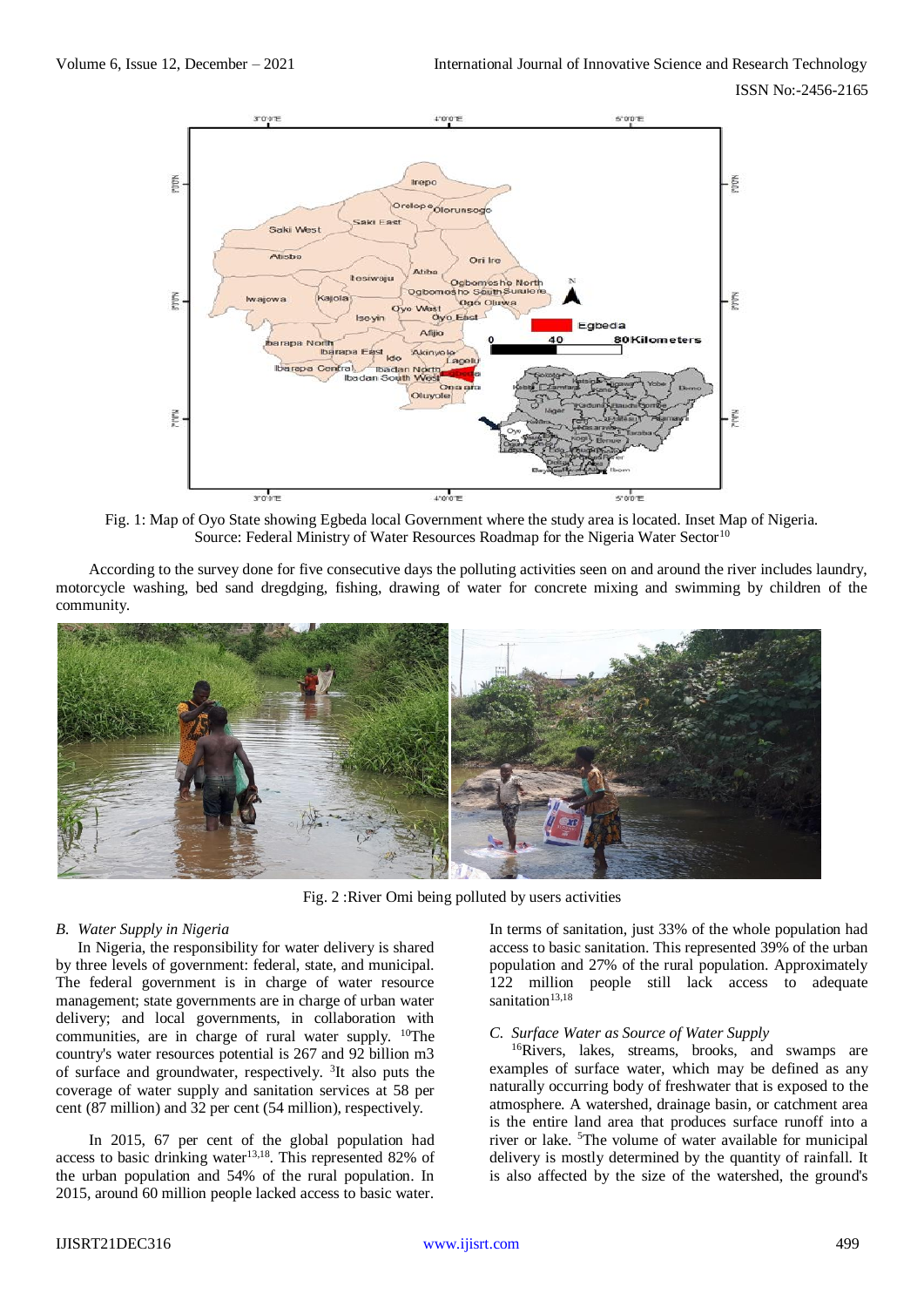ISSN No:-2456-2165

slope, the kind of soil and vegetation, and the type of land use.

A river's flow rate, or discharge, changes with time. Higher flow rates are normal in the spring, whereas lower flow rates are typical in the winter.  ${}^{5}A$  conservation reservoir may be created when the average discharge of a river is insufficient to provide a reliable supply of water. A dam prevents the flow of water, allowing an artificial lake to form. Conservation reservoirs collect water during wet seasons and store it for use during droughts and low stream flow. Within the reservoir, a water intake structure with inlet ports and valves at various depths is constructed. Because the quality of water in a reservoir changes seasonally with depth, a multilevel intake allows the best quality water to be extracted. For economic reasons, it is sometimes preferable to create a multifunctional reservoir<sup>5</sup>. A multifunctional reservoir is intended to meet a variety of community water demands. The reservoir may offer flood control, hydroelectric electricity, and recreation in addition to drinking water.

# **II. RESEARCH METHODOLOGY**

#### *A. Data Collection*

Three sampling stations were chosen along with the breadth of the river at  $7^{\circ}$  24' 41" N and  $4^{\circ}$ 1' 4" E, where the river cut over the village, and three grab samples were taken for analysis. Bottles used in the collection of water samples were rinsed with soap and water three times before being autoclaved at a temperature of  $60^{\circ}$ C for three hours to prevent germs. 2 litres of each water sample were taken for physiochemical analysis<sup>2</sup> . The samples were promptly transferred in ice packs to the water resources laboratory, Civil Engineering Department, LAUTECH Ogbomoso, Oyo State, Nigeria, where they were analysed.

# *B. Population and their Water Demand*

Questionnaires were presented to the representatives of each house in the community to fill out the population they have in their respective houses as well as their thoughts on using the river as a source of water supply. Getting these figures summarised together was difficult as some of the representatives were not available. Plan B was sorted by getting the total number of houses in the community and the average population of each house. This figure was then multiplied by the Nigerian average water use, which gave the total volume of water demand per day in the community.

# *C. Discharge of River Omi*

The hydraulic parameters of the River Omi were determined using the float method to know the discharge of the river. The velocity found above was then multiplied by a friction correction factor since the top of a stream flows faster than the bottom due to friction against the stream bed. For rough or rocky bottoms, multiply the velocity by 0.85.

# *D. Methods of Analyses*

# Temperature

This was determined by dipping a mercury-in-glass portable thermometer into the water samples insitu to obtain the reading.

 $\bullet$  pH level

A pH metre was used to determine the pH level of a sample (Hanna HI8314). The pH metre was initially calibrated with a pH buffer solution at 6.86 or 7.00, depending on the pH meter's specifications. The probe and container were sterilised by washing them three times in distilled water. The water sample was then used to clean the probe and the container.

Dissolved oxygen

The glass bottle (60mL) included with the kit was cleaned three times with distilled water before being filled to overflowing with the sample. When the stopper was applied, a little portion of the samples spilt over. More sample was poured to fill the bottle before gently replacing the cork. When the container was inverted numerous times, the sample coloured orange-yellow and a flocculent precipitate developed, indicating the presence of oxygen. Using a titration syringe, steadily add HI-3810-0 Titrant solution until the solution turned from blue to colourless. These procedures were repeated and documented for all of the samples.

Total Alkalinity

The plastic vessel was washed three times with distilled water before the water sample was added. The plastic vessel was then filled to the 5mL level with the water sample and the cap was reinstalled. A drop of Bromophenol blue indicator was introduced via the cap section and mixed by gently whirling the vessel in a tight circle. The titration syringe was put into HI 3811-0 to draw a syringe full of the solution, then the syringe tip was fitted into the vessel's cap and the titration solution was gently added dropwise and twirled to mix after each drop. The titration solution was gradually added until the solution in the plastic jug became yellow. The syringe scale measurement was converted to millilitres and multiplied by 300 to provide mg/l (ppm) CaCO3.

# **III. RESULTS AND DISCUSSION**

# *A. Population*

From the survey made, the total number of the houses in the community were confirmed to be five hundred and sixteen (516) as house numbering was just earlier concluded and an average of seven persons per house.

# Population (P) =  $516 \times 7 = 3,612$  (persons)

According to United Nations Development Program in 2011, the average water use per person per day in Nigeria is thirty-six litres (36 litres). This implies that the total water demanded by the community equals;

Total water demand per day =  $3,612 \times 36 = 130,032$  Lcpd

# *B. Hydraulic Data*

The hydraulic data obtained from the river are given in Table 3.0 below. The data were obtained at the very section where the samples were taken from. This was conducted in November at the beginning of the dry season.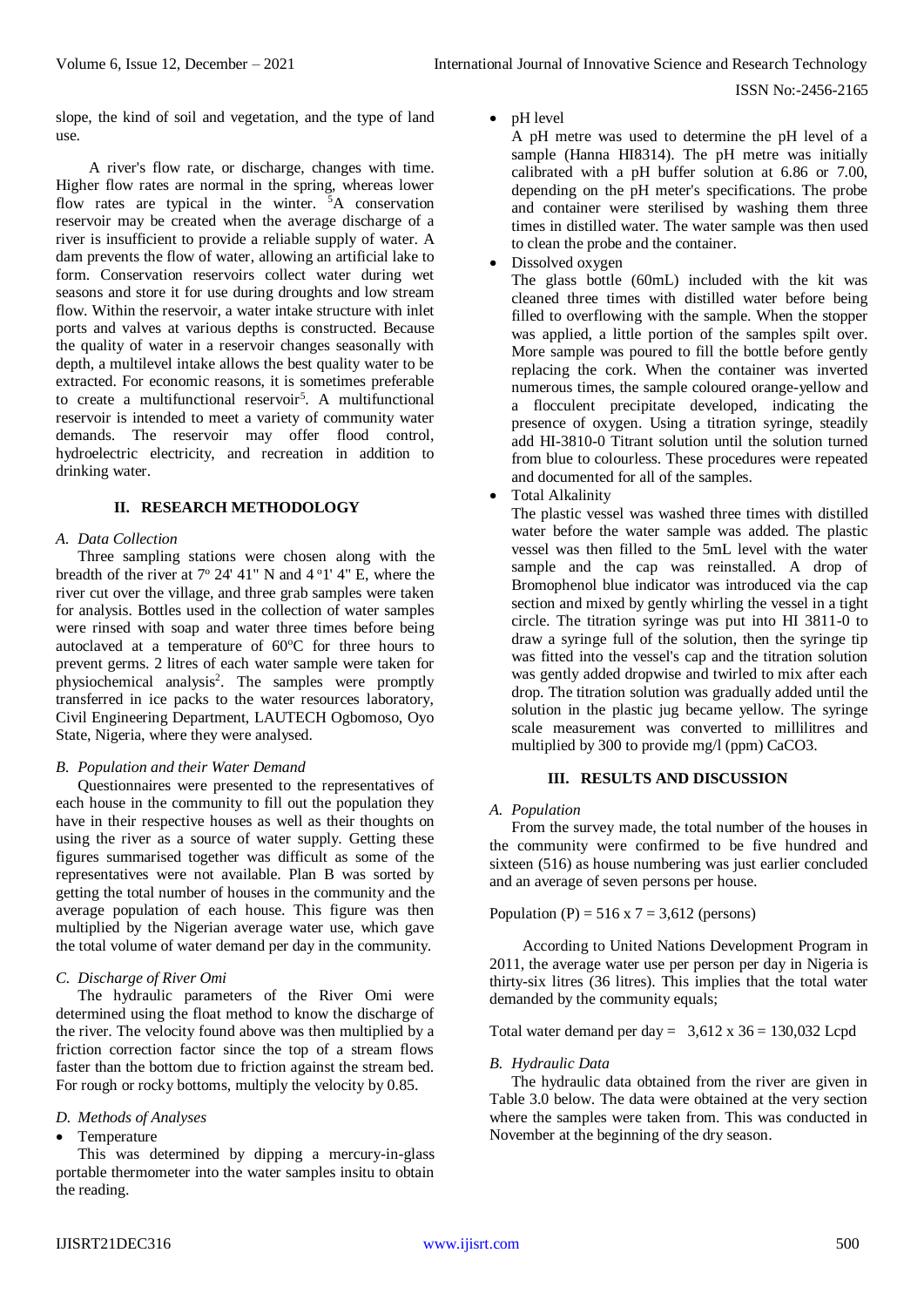ISSN No:-2456-2165

|                                    | Day                                                    | Discharge $(m^3/s)$ |  |  |  |  |
|------------------------------------|--------------------------------------------------------|---------------------|--|--|--|--|
|                                    |                                                        | 1.252               |  |  |  |  |
|                                    | 2                                                      | 1.260               |  |  |  |  |
|                                    | 3                                                      | 1.350               |  |  |  |  |
|                                    | 4                                                      | 1.284               |  |  |  |  |
|                                    | 5                                                      | 1.292               |  |  |  |  |
| Table 3.0 - Discharge of Omi River |                                                        |                     |  |  |  |  |
| Average discharge $(Q)$            | $=$ 1.252 + 1.260 + 1.350 + 1.284 + 1.292              |                     |  |  |  |  |
|                                    | $1.288 \text{ m}^3\text{/s}$<br>$Q =$<br>1288 liters/s |                     |  |  |  |  |

Omi River's discharge was found to be 1288 litres per second from the analysis carried out on it and the per capital demand of the community was determined to be 130,032 this is a volume of water which Omi River can produce in 100.95 seconds of its discharge.

#### *C. Water Quality Parameters of Omi River*

The results of the analysis of the physicochemical parameters performed in the laboratory under close supervision and monitoring on the water samples obtained from the Omi River are given below in Table 3.1

|                            | <b>Results</b> |                |      | <b>Standard Limits</b> |                   |
|----------------------------|----------------|----------------|------|------------------------|-------------------|
| <b>Parameters</b>          | S <sub>1</sub> | S <sub>2</sub> | S3   | FEPA <sup>12</sup>     | WHO <sup>18</sup> |
| Dissolved $oxy.(mg/L)$     |                |                |      | $5.0 - 9.0$            |                   |
| Alkalinity $(mg/L)$        | 285            | 300            | 300  |                        | 100               |
| Temperature $(^{\circ}$ C) | 29.5           | 30.3           | 30.5 |                        |                   |
| pΗ                         | 7.92           | 7.88           | 7.86 | $6.0 - 9.0$            | $6.5 - 8.5$       |

Table 3.1Physiochemical Parameters of the water samples from River Omi

#### **Temperature**

The temperature of samples varies slightly, with Sample 1 having a temperature of 29.5°C, it slightly increases in Sample 2 to 30.3°C, and further increases in Sample 3 (30.5  $\degree$ C), as shown in Table 3.1. High water temperatures enhance the growth of microorganisms, and this may cause increased taste, odour, and corrosion problems. There is no guideline value recommended for drinking water temperature since its control is usually impracticable WHO. High water temperatures in surface water can also affect aquatic life. Therefore, the temperature should not be too high.

# **pH**

The pH values were 7.92, 7.88, and 7.86 for the three samples collected and analyzed, which are within the limited standards for both the Federal Environmental Protection Agency (FEPA) 6.0–9.0 and the World Health Organization 6.5–8.5 as recommended for drinking and other domestic uses and also for agricultural purposes.

# **Dissolved Oxygen:**

As shown in Table 3.1, the dissolved oxygen in the water samples was found to be the same. This could be because the samples were taken along the same section of the river. All the samples collected have dissolved oxygen below 6 mg/litres and therefore do not meet the guideline value recommended for dissolved oxygen WHO, but satisfy the FEPA limit for aquatic life.

# **Total Alkalinity**

The three samples were found to have a high value of alkalinity exceeding the standard limit specified by WHO, which is 100mg/L. Hence, the water is not safe for domestic use.

#### **IV. CONCLUSION**

The Omi River is being contaminated by the activity around it, as evidenced by laboratory examination findings when compared to the standard limits. The river may feed the entire town with surplus water during the rainy season since the river's flow is at its greatest, but when the discharge decreases during the dry season, it can still serve as a source of relief for the community's water supply.

#### **V. RECOMMENDATION**

To prevent river pollution, environmental regulations should be implemented and enforced by the community. Knowledge of water treatment procedures should be adopted by the community to eliminate contaminants from the water and make it safe for residential use. Other criteria should be evaluated for additional research, as well as the discharge during the dry season, and treatment of river water might be considered.

#### **REFERENCES**

- [1.] Abdulsalam, M. B; and Adegbola, A. A; (2021) Modelling of Groundwater Flow in IbejiLekki Local Government Area of Lagos State Nigeria. Volume. 6 Issue. 11, November - 2021, International Journal of Innovative Science and Research Technology (IJISRT), www.ijisrt.com. ISSN - 2456- 2165, PP :- 349-355.
- [2.] Adegbola, A. A. and Adewoye, A. O., (2012).On Investigating Pollution of Groundwater from Atenda Abattoir Wastes, Ogbomoso, Nigeria. International Journal of Engineering and Technology Volume 2 No. 9, September 2012. ISSN: 2049-3444 © 2012 – IJET Publications UK. All rights reserved. 1569